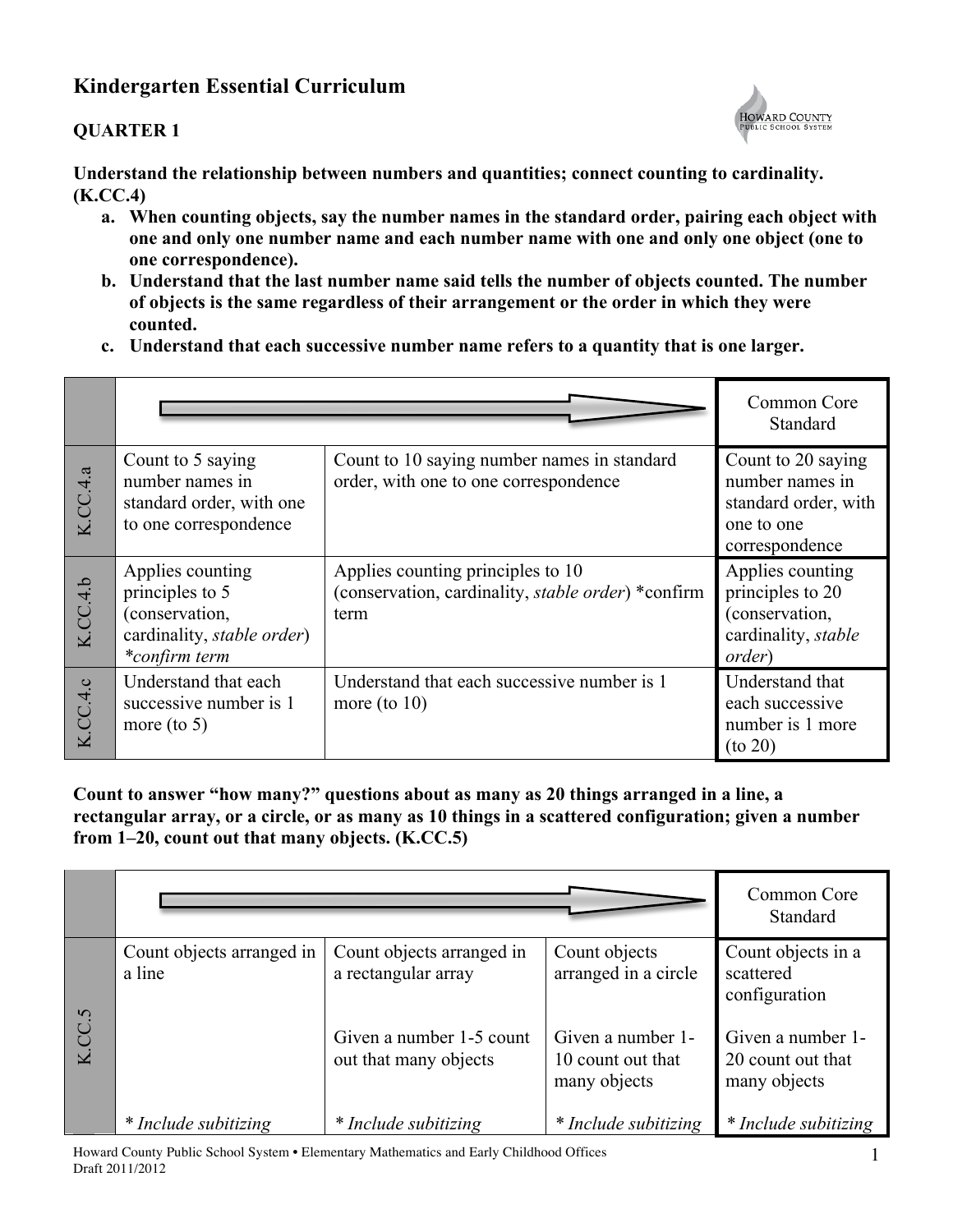# **Count to 100 by ones and by tens (K.CC.1).**

|          |                   |                   |                                  | Common Core<br>Standard |
|----------|-------------------|-------------------|----------------------------------|-------------------------|
| <u>.</u> | Count to 20 by 1s | Count to 31 by 1s | Count to $\_\_$ by 1s            | Count to 100 by         |
| $\geq$   |                   | (note: calendar)  | Count to $\overline{100}$ by 10s | ones and by tens.       |

# **Write numbers from 0 to 20. Represent a number of objects with a written numeral 0-20 (with 0 representing a count of no objects). (K.CC.3)**

|                          |                        |                                       | Common Core<br>Standard |
|--------------------------|------------------------|---------------------------------------|-------------------------|
| $\epsilon$<br><b>ute</b> | Write digits $0 - 9$ . | Writing $10 - 20$ with some reversals | Write numbers 0 -<br>20 |

### **Describe objects in the environment using names of shapes, and describe the relative positions of these objects using terms such as above, below, beside, in front of, behind, and next to. (K.G.1)**

|                                           |                                                                           |                                | Common Core<br>Standard                                                                                                                                                                                                   |
|-------------------------------------------|---------------------------------------------------------------------------|--------------------------------|---------------------------------------------------------------------------------------------------------------------------------------------------------------------------------------------------------------------------|
| $\overline{G}$<br>$\overline{\mathbf{K}}$ | Identify shapes (squares,<br>circles, triangles, rectangles,<br>hexagons) | Find shapes in the environment | Describe objects in<br>the environment<br>using names of<br>shapes, and describe<br>the relative<br>positions of these<br>objects using terms<br>such as above,<br>below, beside, in<br>front of, behind, and<br>next to. |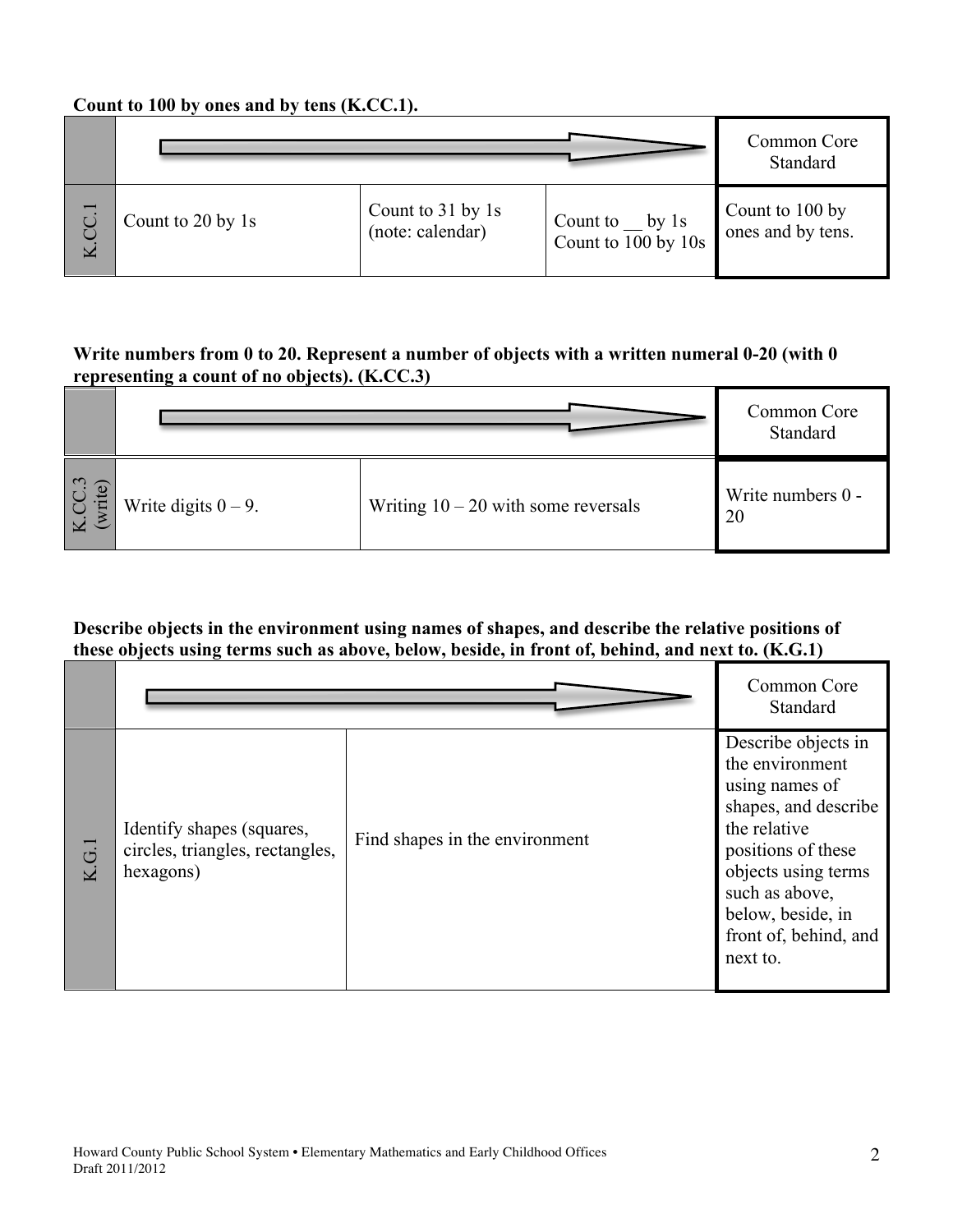### **Describe measurable attributes of objects, such as length or weight. Describe several measurable attributes of a single object. (K.MD.1)**

|             |                                 |                                                                               |                                                                                                                       | Common Core<br>Standard                                                                                                                              |
|-------------|---------------------------------|-------------------------------------------------------------------------------|-----------------------------------------------------------------------------------------------------------------------|------------------------------------------------------------------------------------------------------------------------------------------------------|
| ⊣.<br>K.MD. | Identify attributes of objects. | Identify measurable<br>attributes of objects,<br>such as length or<br>weight. | Describe (long,<br>short, tall, heavy,<br>light) measurable<br>attributes of objects,<br>such as length or<br>weight. | Describe<br>measurable<br>attributes of objects,<br>such as length or<br>weight. Describe<br>several measurable<br>attributes of a single<br>object. |

**Directly compare two objects with a measurable attribute in common, to see which object has "more of"/"less of" the attribute, and describe the difference. For example, directly compare the heights of two children and describe one child as taller/shorter. (K.MD.2)**

|        |                                                                                                                                                   | Common Core<br>Standard                                                                                                                                                                                                                                                                                |
|--------|---------------------------------------------------------------------------------------------------------------------------------------------------|--------------------------------------------------------------------------------------------------------------------------------------------------------------------------------------------------------------------------------------------------------------------------------------------------------|
| K.MD.2 | ** Describe measurable attributes of objects, such as length or weight.<br>Describe several measurable attributes of a single object. (K.MD.1) ** | Directly compare<br>two objects with a<br>measurable attribute<br>in common, to see<br>which object has<br>"more of"/"less of"<br>the attribute, and<br>describe the<br>difference. For<br>example, directly<br>compare the heights<br>of two children and<br>describe one child<br>as taller/shorter. |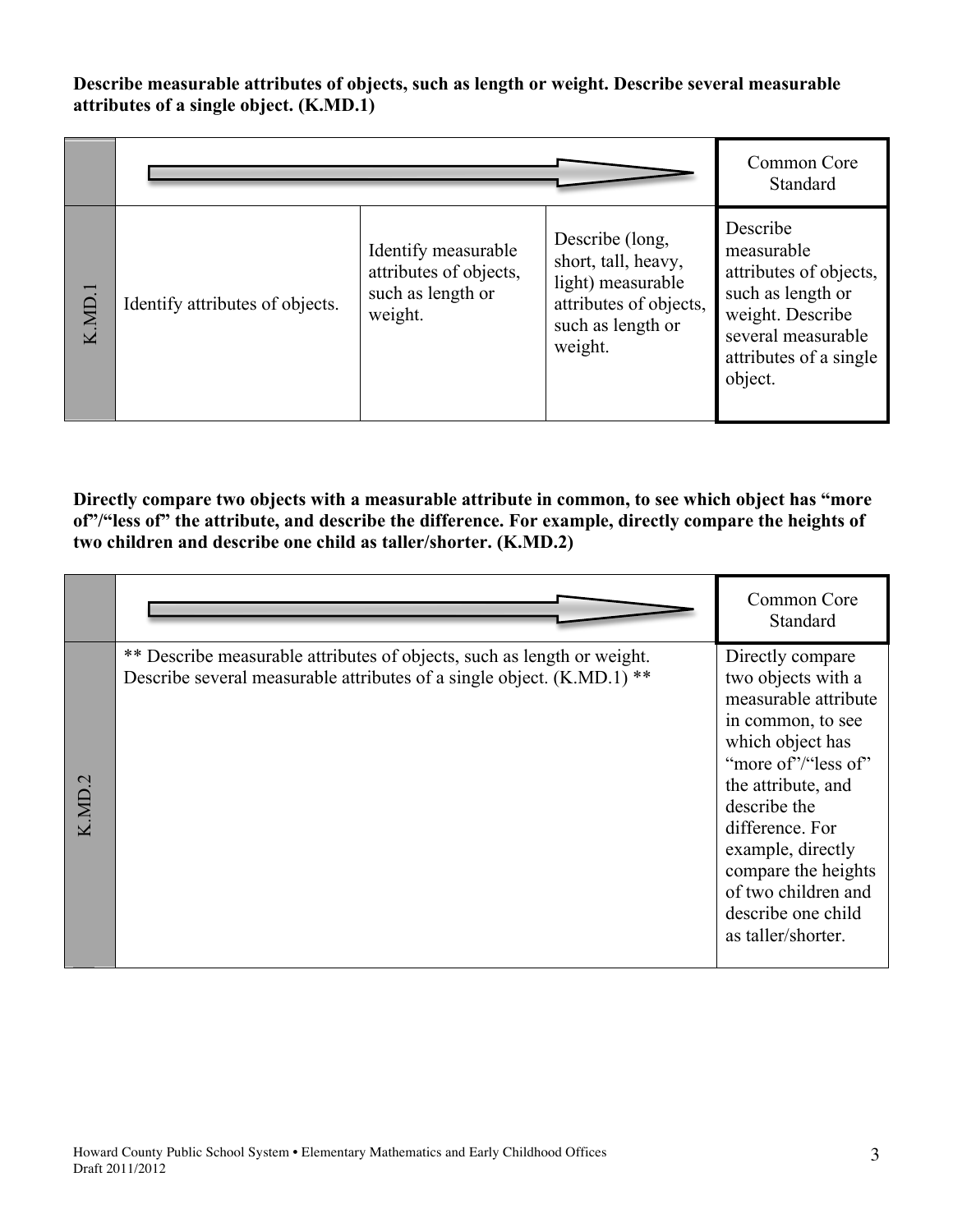#### **Classify objects into given categories; count the numbers of objects in each category and sort the categories by count. (K.MD.3)**

|        |                     |                                   |                                         | Common Core<br>Standard                                                                                                                   |
|--------|---------------------|-----------------------------------|-----------------------------------------|-------------------------------------------------------------------------------------------------------------------------------------------|
| K.MD.3 | Identify attributes | Sort objects by given<br>category | Count objects in<br>category after sort | Classify objects into<br>given categories;<br>count the numbers<br>of objects in each<br>category and sort<br>the categories by<br>count. |

# **QUARTER 2**

**Understand the relationship between numbers and quantities; connect counting to cardinality. (K.CC.4)**

- **a. When counting objects, say the number names in the standard order, pairing each object with one and only one number name and each number name with one and only one object (one to one correspondence).**
- **b. Understand that the last number name said tells the number of objects counted. The number of objects is the same regardless of their arrangement or the order in which they were counted.**
- **c. Understand that each successive number name refers to a quantity that is one larger.**

|          |                                                                                                              |                                                                                                 | Common Core<br>Standard                                                                       |
|----------|--------------------------------------------------------------------------------------------------------------|-------------------------------------------------------------------------------------------------|-----------------------------------------------------------------------------------------------|
| K.CC.4.a | Count to 5 saying<br>number names in<br>standard order, with one<br>to one correspondence                    | Count to 10 saying number names in standard<br>order, with one to one correspondence            | Count to 20 saying<br>number names in<br>standard order, with<br>one to one<br>correspondence |
| K.CC.4.b | Applies counting<br>principles to 5<br>(conservation,<br>cardinality, <i>stable order</i> )<br>*confirm term | Applies counting principles to 10<br>(conservation, cardinality, stable order) *confirm<br>term | Applies counting<br>principles to 20<br>(conservation,<br>cardinality, stable<br>order)       |
| K.CC.4.c | Understand that each<br>successive number is 1<br>more (to $5$ )                                             | Understand that each successive number is 1<br>more (to $10$ )                                  | Understand that<br>each successive<br>number is 1 more<br>$($ to 20 $)$                       |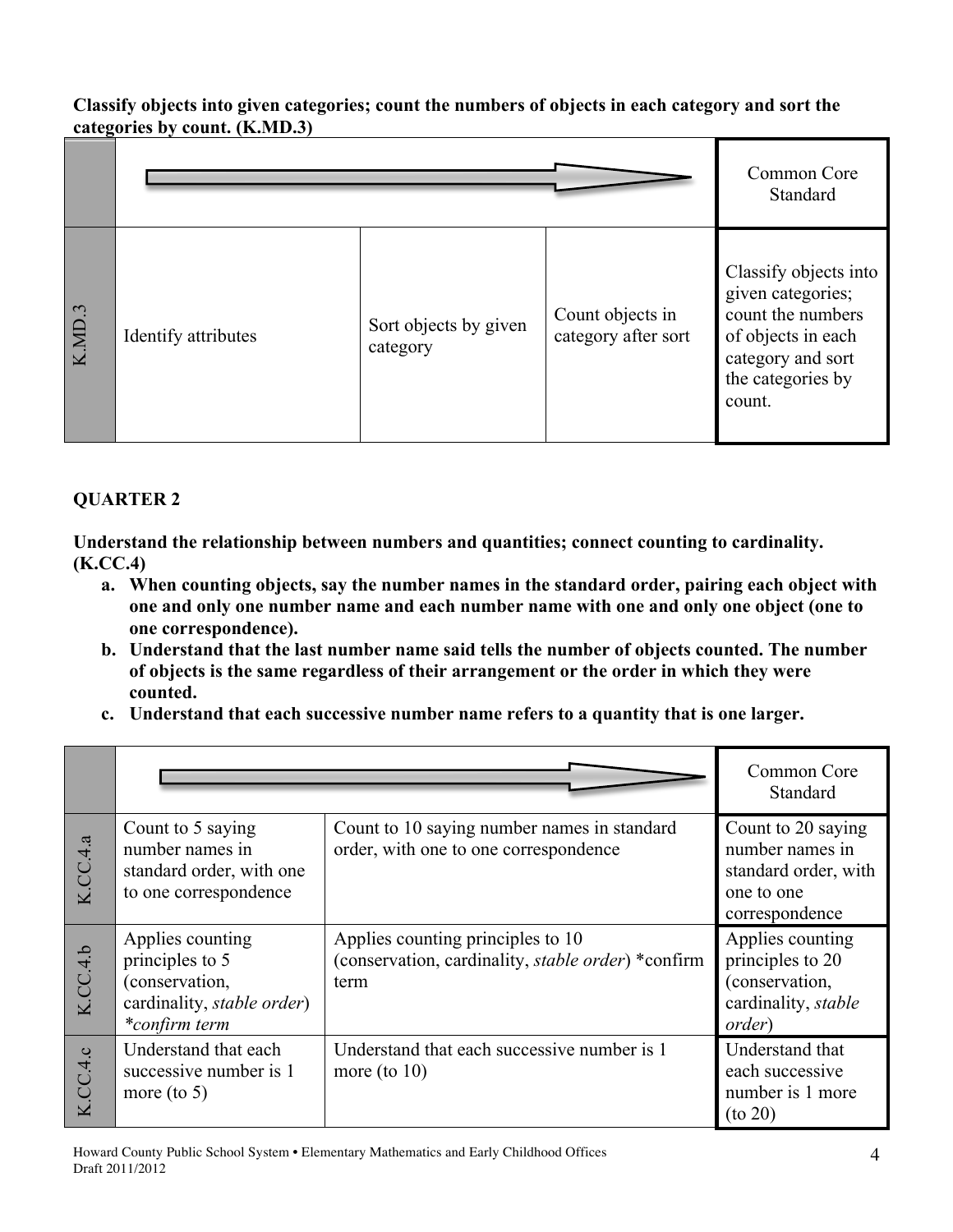**Count to answer "how many?" questions about as many as 20 things arranged in a line, a rectangular array, or a circle, or as many as 10 things in a scattered configuration; given a number from 1–20, count out that many objects. (K.CC.5)**

|                         |                                     |                                                   |                                                        | Common Core<br>Standard                                |
|-------------------------|-------------------------------------|---------------------------------------------------|--------------------------------------------------------|--------------------------------------------------------|
| CC.5                    | Count objects arranged in<br>a line | Count objects arranged in<br>a rectangular array  | Count objects<br>arranged in a circle                  | Count objects in a<br>scattered<br>configuration       |
| $\overline{\mathbf{K}}$ |                                     | Given a number 1-5 count<br>out that many objects | Given a number 1-<br>10 count out that<br>many objects | Given a number 1-<br>20 count out that<br>many objects |
|                         | * Include subitizing                | * Include subitizing                              | * Include subitizing                                   | * include subitizing                                   |

#### **Count to 100 by ones and by tens (K.CC.1).**

|           |                   |                                       |                                            | Common Core<br>Standard              |
|-----------|-------------------|---------------------------------------|--------------------------------------------|--------------------------------------|
| CC.1<br>× | Count to 20 by 1s | Count to 31 by 1s<br>(note: calendar) | by $1s$<br>Count to<br>Count to 100 by 10s | Count to 100 by<br>ones and by tens. |

#### **Write numbers from 0 to 20. Represent a number of objects with a written numeral 0-20 (with 0 representing a count of no objects). (K.CC.3)**

|                                   |                        |                                       | Common Core<br>Standard |
|-----------------------------------|------------------------|---------------------------------------|-------------------------|
| $\ddot{\phantom{1}}$<br>ite<br> C | Write digits $0 - 9$ . | Writing $10 - 20$ with some reversals | Write numbers 0 -<br>20 |

**Identify whether the number of objects in one group is greater than, less than, or equal to the number of objects in another group, e.g., by using matching and counting strategies. (K.CC.6)**

|                                    |                                                                                                           | Common Core<br>Standard                                                                                      |
|------------------------------------|-----------------------------------------------------------------------------------------------------------|--------------------------------------------------------------------------------------------------------------|
| $\circ$<br>$\overline{\mathbf{K}}$ | Identifies greater than/less than/equal to up to 5 (including 5) by using<br>matching/counting strategies | Identifies greater<br>than/less than/equal<br>to up to 10<br>(including 10) by<br>using<br>matching/counting |
|                                    | * using same objects                                                                                      | strategies<br>* enrichment with<br>different size objects                                                    |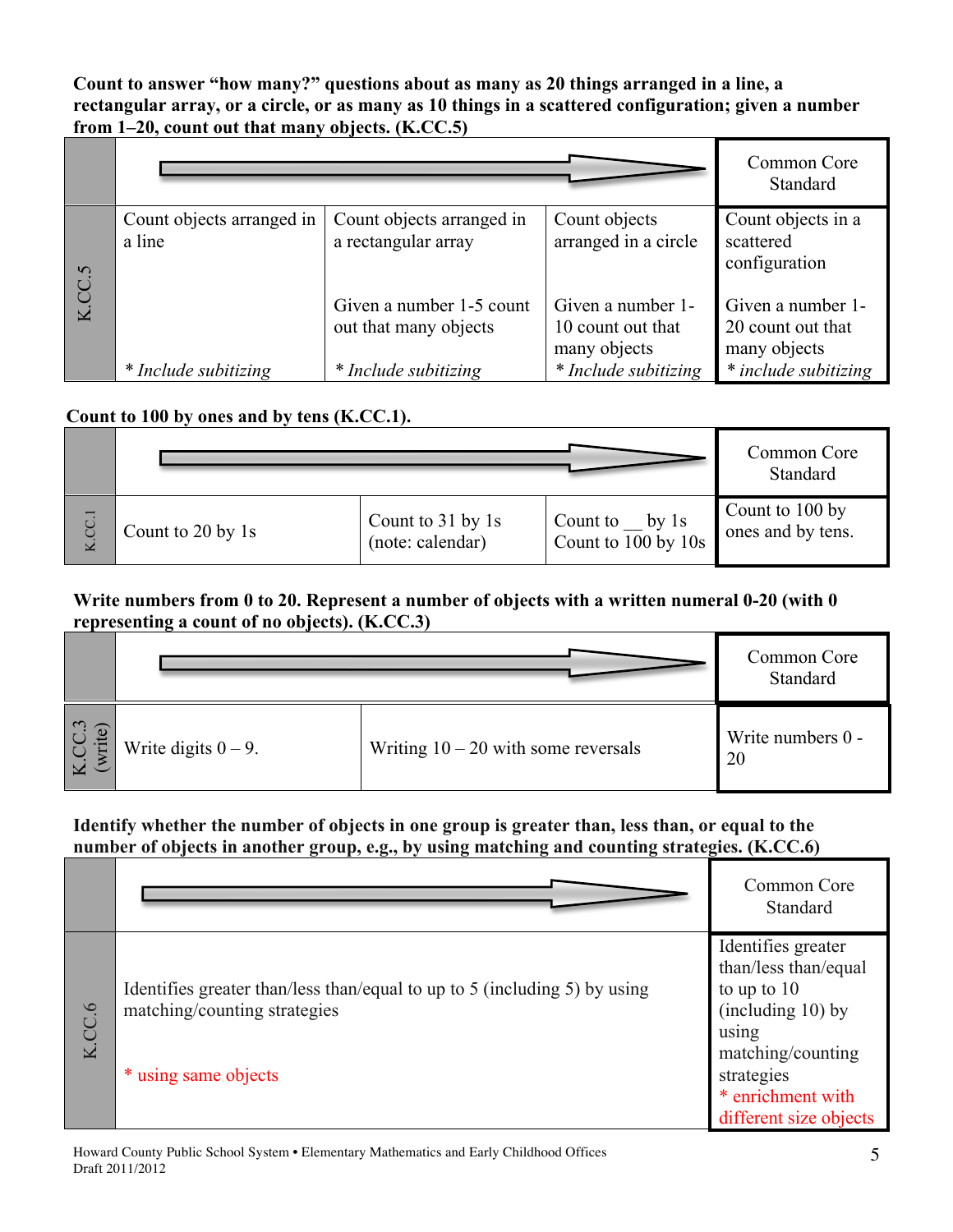# **Compare two numbers between 1 and 10 presented as written numerals (K.CC.7)**

|             |                                                                                                         |                                                                                                          |                                                                     | Common Core<br>Standard                                              |
|-------------|---------------------------------------------------------------------------------------------------------|----------------------------------------------------------------------------------------------------------|---------------------------------------------------------------------|----------------------------------------------------------------------|
| $\boxtimes$ | Compares two numbers<br>$(0-5)$ using<br>representations (i.e.<br>number line, five<br>frame/ten frame) | Compares two numbers<br>$(0-10)$ using<br>representations (i.e.<br>number line, five<br>frame/ten frame) | Compares two<br>numbers $(0-5)$<br>presented as written<br>numerals | Compares two<br>numbers $(0-10)$<br>presented as written<br>numerals |

### **Describe objects in the environment using names of shapes, and describe the relative positions of these objects using terms such as above, below, beside, in front of, behind, and next to. (K.G.1)**

|                                           |                                                                           |                                | Common Core<br>Standard                                                                                                                                                                                                   |
|-------------------------------------------|---------------------------------------------------------------------------|--------------------------------|---------------------------------------------------------------------------------------------------------------------------------------------------------------------------------------------------------------------------|
| $\overline{G}$<br>$\overline{\mathbf{K}}$ | Identify shapes (squares,<br>circles, triangles, rectangles,<br>hexagons) | Find shapes in the environment | Describe objects in<br>the environment<br>using names of<br>shapes, and describe<br>the relative<br>positions of these<br>objects using terms<br>such as above,<br>below, beside, in<br>front of, behind, and<br>next to. |

### **Correctly name shapes regardless of their orientations or overall size. (K.G.2)**

|     |                                                                     | Common Core<br>Standard                |
|-----|---------------------------------------------------------------------|----------------------------------------|
| G.2 | Identify shapes (squares, circles, triangles, rectangles, hexagons) | Correctly name<br>shapes regardless of |
|     | * Note: Show various orientations.                                  | their orientations or<br>overall size. |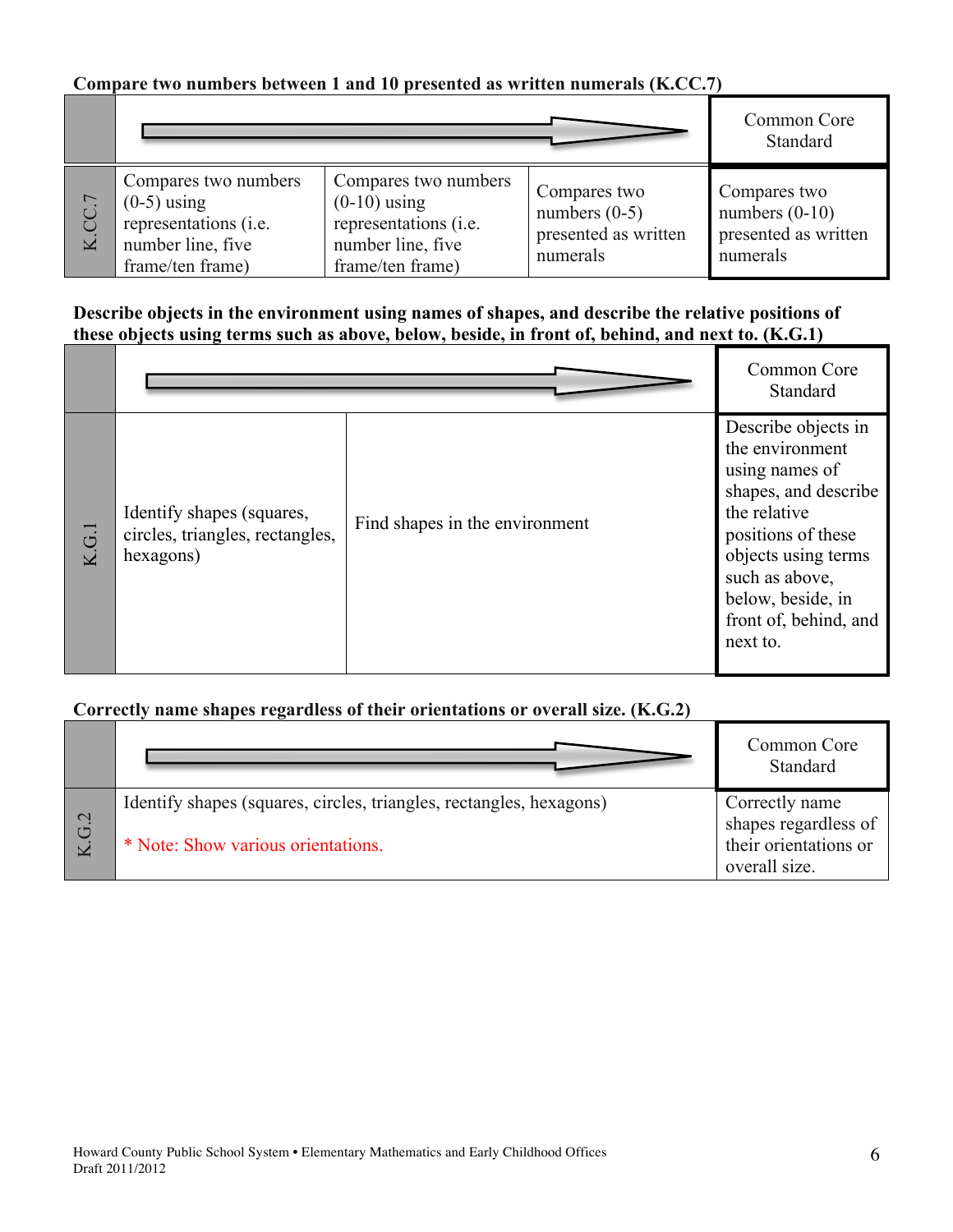#### **Describe measurable attributes of objects, such as length or weight. Describe several measurable attributes of a single object. (K.MD.1**

|        |                                 |                                                                               |                                                                                                                       | Common Core<br>Standard                                                                                                                              |
|--------|---------------------------------|-------------------------------------------------------------------------------|-----------------------------------------------------------------------------------------------------------------------|------------------------------------------------------------------------------------------------------------------------------------------------------|
| K.MD.1 | Identify attributes of objects. | Identify measurable<br>attributes of objects,<br>such as length or<br>weight. | Describe (long,<br>short, tall, heavy,<br>light) measurable<br>attributes of objects,<br>such as length or<br>weight. | Describe<br>measurable<br>attributes of objects,<br>such as length or<br>weight. Describe<br>several measurable<br>attributes of a single<br>object. |

### **Directly compare two objects with a measurable attribute in common, to see which object has "more of"/"less of" the attribute, and describe the difference. For example, directly compare the heights of two children and describe one child as taller/shorter. (K.MD.2)**

|                                      |                                                                                                                                                   | Common Core<br>Standard                                                                                                                                                                                                                                                                                |
|--------------------------------------|---------------------------------------------------------------------------------------------------------------------------------------------------|--------------------------------------------------------------------------------------------------------------------------------------------------------------------------------------------------------------------------------------------------------------------------------------------------------|
| $\tilde{\mathcal{L}}$<br><b>K.MD</b> | ** Describe measurable attributes of objects, such as length or weight.<br>Describe several measurable attributes of a single object. (K.MD.1) ** | Directly compare<br>two objects with a<br>measurable attribute<br>in common, to see<br>which object has<br>"more of"/"less of"<br>the attribute, and<br>describe the<br>difference. For<br>example, directly<br>compare the heights<br>of two children and<br>describe one child<br>as taller/shorter. |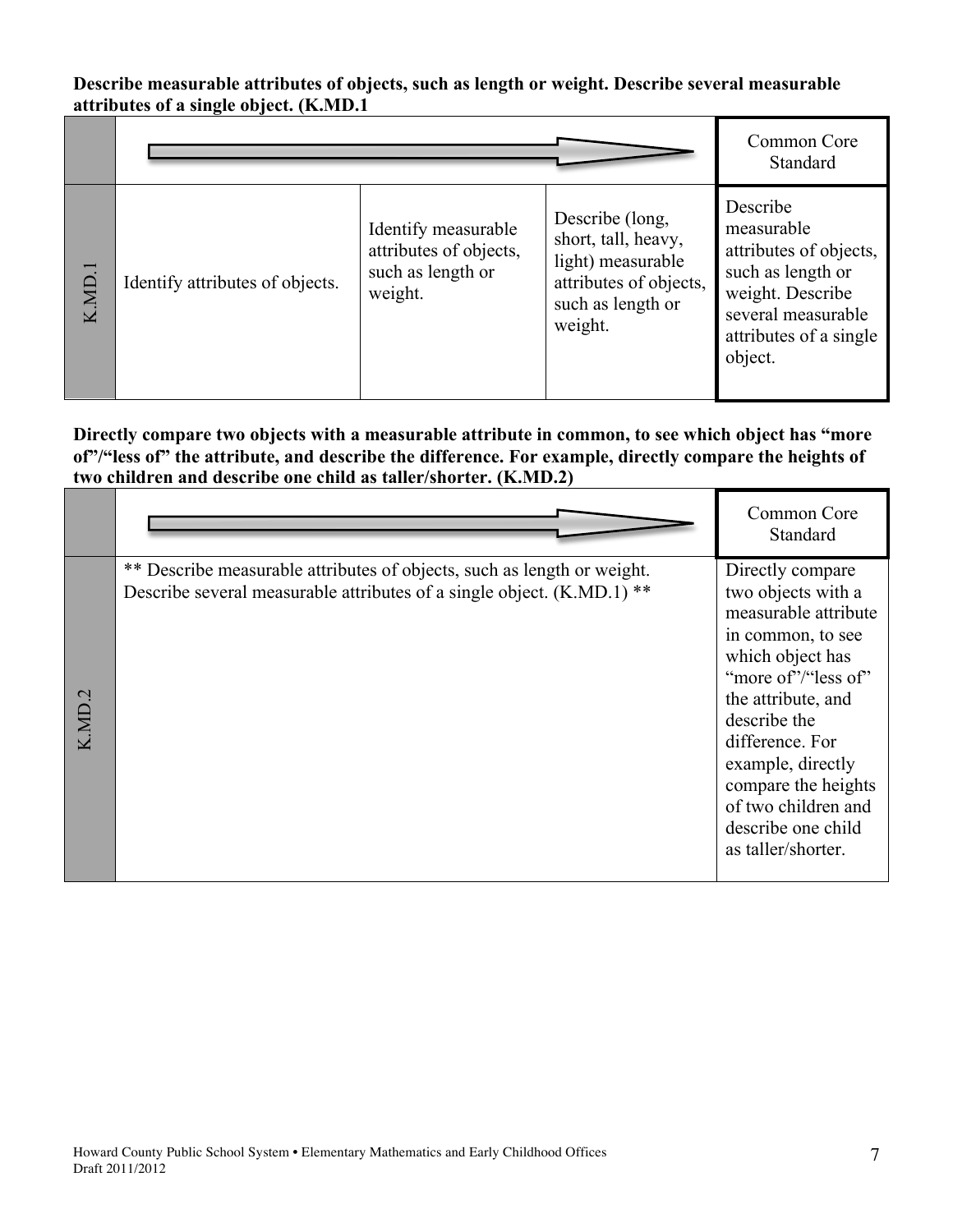#### **Classify objects into given categories; count the numbers of objects in each category and sort the categories by count. (K.MD.3)**

|        |                     |                                   |                                         | Common Core<br>Standard                                                                                                                   |
|--------|---------------------|-----------------------------------|-----------------------------------------|-------------------------------------------------------------------------------------------------------------------------------------------|
| K.MD.3 | Identify attributes | Sort objects by given<br>category | Count objects in<br>category after sort | Classify objects into<br>given categories;<br>count the numbers<br>of objects in each<br>category and sort<br>the categories by<br>count. |

# **QUARTER 3**

**Understand the relationship between numbers and quantities; connect counting to cardinality. (K.CC.4)**

- **a. When counting objects, say the number names in the standard order, pairing each object with one and only one number name and each number name with one and only one object (one to one correspondence).**
- **b. Understand that the last number name said tells the number of objects counted. The number of objects is the same regardless of their arrangement or the order in which they were counted.**
- **c. Understand that each successive number name refers to a quantity that is one larger.**

|          |                                                                                                              |                                                                                                 | Common Core<br>Standard                                                                       |
|----------|--------------------------------------------------------------------------------------------------------------|-------------------------------------------------------------------------------------------------|-----------------------------------------------------------------------------------------------|
| K.CC.4.a | Count to 5 saying<br>number names in<br>standard order, with one<br>to one correspondence                    | Count to 10 saying number names in standard<br>order, with one to one correspondence            | Count to 20 saying<br>number names in<br>standard order, with<br>one to one<br>correspondence |
| K.CC.4.b | Applies counting<br>principles to 5<br>(conservation,<br>cardinality, <i>stable order</i> )<br>*confirm term | Applies counting principles to 10<br>(conservation, cardinality, stable order) *confirm<br>term | Applies counting<br>principles to 20<br>(conservation,<br>cardinality, stable<br>order)       |
| K.CC.4.c | Understand that each<br>successive number is 1<br>more (to $5$ )                                             | Understand that each successive number is 1<br>more (to $10$ )                                  | Understand that<br>each successive<br>number is 1 more<br>$($ to 20 $)$                       |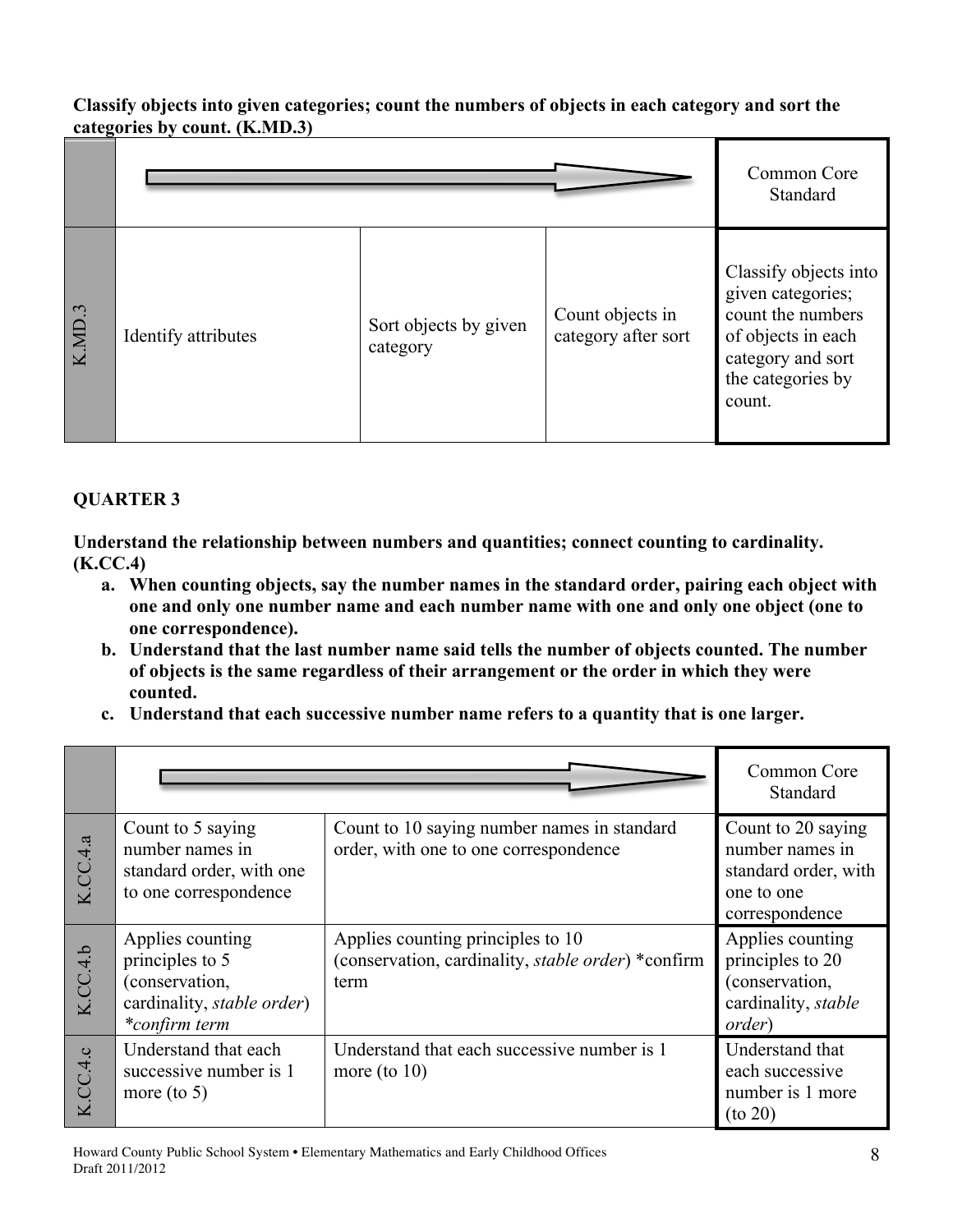**Count to answer "how many?" questions about as many as 20 things arranged in a line, a rectangular array, or a circle, or as many as 10 things in a scattered configuration; given a number from 1–20, count out that many objects. (K.CC.5)**

|        |                                     |                                                   |                                                        | Common Core<br><b>Standard</b>                         |
|--------|-------------------------------------|---------------------------------------------------|--------------------------------------------------------|--------------------------------------------------------|
|        | Count objects arranged in<br>a line | Count objects arranged in<br>a rectangular array  | Count objects<br>arranged in a circle                  | Count objects in a<br>scattered<br>configuration       |
| K.CC.5 |                                     | Given a number 1-5 count<br>out that many objects | Given a number 1-<br>10 count out that<br>many objects | Given a number 1-<br>20 count out that<br>many objects |
|        | * Include subitizing                | * Include subitizing                              | * Include subitizing                                   | * Include subitizing                                   |

# **Count to 100 by ones and by tens (K.CC.1).**

|                          |                   |                                       |                                                               | Common Core<br>Standard              |
|--------------------------|-------------------|---------------------------------------|---------------------------------------------------------------|--------------------------------------|
| $\overline{\phantom{0}}$ | Count to 20 by 1s | Count to 31 by 1s<br>(note: calendar) | $_{\rm{by}1s}$<br>Count to<br>Count to $\frac{1}{100}$ by 10s | Count to 100 by<br>ones and by tens. |

#### **Write numbers from 0 to 20. Represent a number of objects with a written numeral 0-20 (with 0 representing a count of no objects). (K.CC.3)**

|                            |                        |                                       | Common Core<br>Standard |
|----------------------------|------------------------|---------------------------------------|-------------------------|
| $\epsilon$<br>$\mathbf{H}$ | Write digits $0 - 9$ . | Writing $10 - 20$ with some reversals | Write numbers 0 -<br>20 |

### **Count forward beginning from a given number within the known sequence (instead of having to begin at 1) (K.CC.2)**

|              |                                                                                     |                                                                                        |                                                                                          | Common Core<br>Standard                                                                     |
|--------------|-------------------------------------------------------------------------------------|----------------------------------------------------------------------------------------|------------------------------------------------------------------------------------------|---------------------------------------------------------------------------------------------|
| $\mathbf{C}$ | Count within 20 by 1 starting<br>with any number (comes after<br>$K.CC.I-emergent)$ | Count within 31 by 1<br>starting with any<br>number (comes after<br>$K.CC.I-emergent)$ | Count within by<br>1 starting with any<br>number (comes<br>after $K.CC.1$ –<br>emergent) | Count within<br>starting with any<br>number (comes<br>after $K.CC.1$ –<br><i>emergent</i> ) |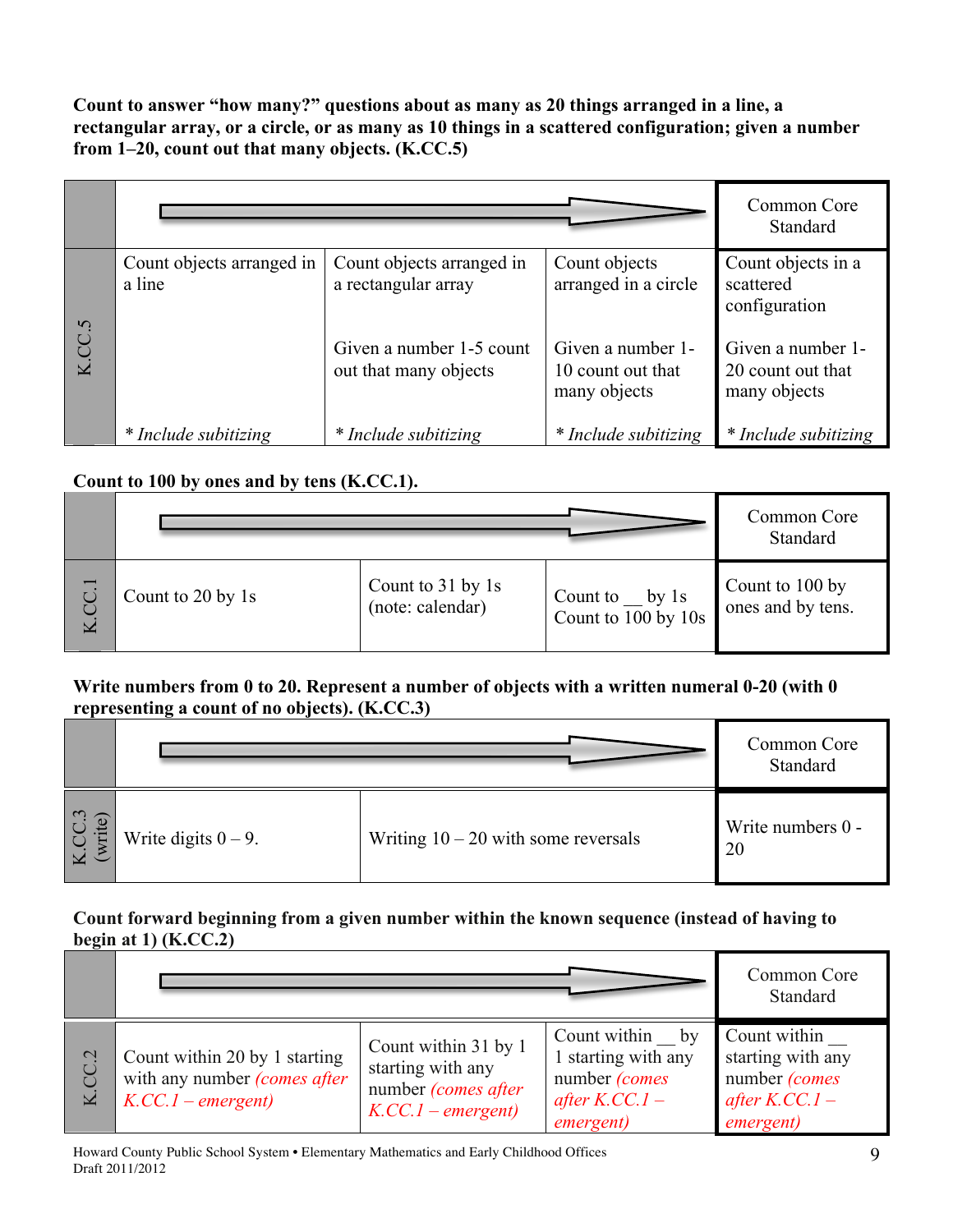## **Identify whether the number of objects in one group is greater than, less than, or equal to the number of objects in another group, e.g., by using matching and counting strategies. (K.CC.6)**

|                                        |                                                                                                                                   | Common Core<br>Standard                                                                                                                                                       |
|----------------------------------------|-----------------------------------------------------------------------------------------------------------------------------------|-------------------------------------------------------------------------------------------------------------------------------------------------------------------------------|
| $\tilde{e}$<br>$\overline{\mathbf{K}}$ | Identifies greater than/less than/equal to up to 5 (including 5) by using<br>matching/counting strategies<br>* using same objects | Identifies greater<br>than/less than/equal<br>to up to $10$<br>$(including 10)$ by<br>using<br>matching/counting<br>strategies<br>* enrichment with<br>different size objects |

# **Compare two numbers between 1 and 10 presented as written numerals (K.CC.7)**

|   |                                                                                                         |                                                                                                          |                                                                     | Common Core<br>Standard                                              |
|---|---------------------------------------------------------------------------------------------------------|----------------------------------------------------------------------------------------------------------|---------------------------------------------------------------------|----------------------------------------------------------------------|
| K | Compares two numbers<br>$(0-5)$ using<br>representations (i.e.<br>number line, five<br>frame/ten frame) | Compares two numbers<br>$(0-10)$ using<br>representations (i.e.<br>number line, five<br>frame/ten frame) | Compares two<br>numbers $(0-5)$<br>presented as written<br>numerals | Compares two<br>numbers $(0-10)$<br>presented as written<br>numerals |

#### **Represent addition and subtraction with objects, fingers, mental images, drawings, sounds (e.g., claps), acting out situations, verbal explanations, expressions, or equations. (K.OA.1)**

|        |                                                                                                      |                                                                                                                                                                        |                                                                                                                                                                           | Common Core<br>Standard                                                                                                                                                                                   |
|--------|------------------------------------------------------------------------------------------------------|------------------------------------------------------------------------------------------------------------------------------------------------------------------------|---------------------------------------------------------------------------------------------------------------------------------------------------------------------------|-----------------------------------------------------------------------------------------------------------------------------------------------------------------------------------------------------------|
|        | Represent addition and<br>subtraction with objects,<br>acting out situations, verbal<br>explanations | Represent addition and<br>subtraction with objects,<br>fingers, mental images,<br>drawings, sounds (e.g.,<br>claps), acting out<br>situations, verbal<br>explanations, | Represent addition<br>and subtraction with<br>objects, fingers,<br>mental images,<br>drawings, sounds<br>(e.g., claps), acting<br>out situations,<br>verbal explanations, | Represent addition<br>and subtraction with<br>objects, fingers,<br>mental images,<br>drawings, sounds<br>(e.g., claps), acting<br>out situations,<br>verbal explanations,<br>expressions, or<br>equations |
| K.OA.1 | (within 5)                                                                                           | (within 5)                                                                                                                                                             | (within 10)                                                                                                                                                               | (within 10)                                                                                                                                                                                               |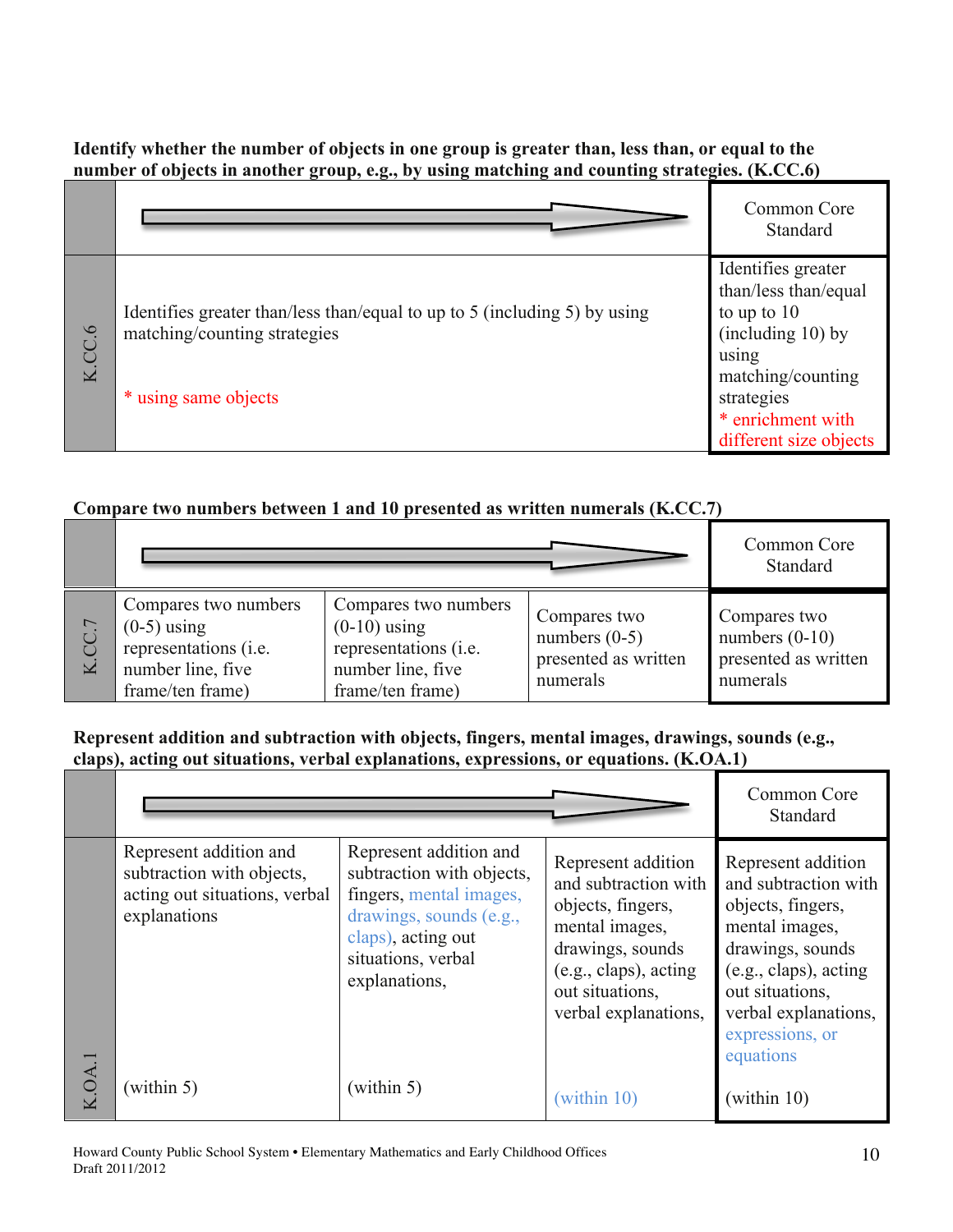**Decompose numbers less than or equal to 10 into pairs in more than one way, e.g., by using objects or**  drawings, and record each decomposition by a drawing or equation (e.g.,  $5 = 2 + 3$  and  $5 = 4 + 1$ ). **(K.OA.3)**

|        |                                                                                                            |                                                                                                                           |                                                                                                                                  | Common Core<br>Standard                                                                                                                                                                                                                       |
|--------|------------------------------------------------------------------------------------------------------------|---------------------------------------------------------------------------------------------------------------------------|----------------------------------------------------------------------------------------------------------------------------------|-----------------------------------------------------------------------------------------------------------------------------------------------------------------------------------------------------------------------------------------------|
| K.OA.3 | Decompose numbers less<br>than or equal to 5 into pairs<br>in more than one way, e.g.,<br>by using objects | Decompose numbers less<br>than or equal to 5 into<br>pairs in more than one<br>way, e.g., by using<br>objects or drawings | Decompose<br>numbers less than or<br>equal to 10 into<br>pairs in more than<br>one way, e.g., by<br>using objects or<br>drawings | Decompose<br>numbers less than or<br>equal to 10 into<br>pairs in more than<br>one way, e.g., by<br>using objects or<br>drawings, and<br>record each<br>decomposition by a<br>drawing or equation<br>(e.g., $5 = 2 + 3$ and<br>$5 = 4 + 1$ ). |

**For any number from 1 to 9, find the number that makes 10 when added to the given number, e.g., by using objects or drawings, and record the answer with a drawing or equation. (K.OA.4)**

|        |                                                                                                                                                              |                                                                                                                                                        | Common Core<br>Standard                                                                                                                                                                                            |
|--------|--------------------------------------------------------------------------------------------------------------------------------------------------------------|--------------------------------------------------------------------------------------------------------------------------------------------------------|--------------------------------------------------------------------------------------------------------------------------------------------------------------------------------------------------------------------|
| K.OA.4 | For any number from 1 to<br>4, find the number that<br>makes 5 when added to the<br>given number, e.g., by<br>using objects or drawings<br>*use a five frame | For any number from 1 to 9, find the number<br>that makes 10 when added to the given number,<br>e.g., by using objects or drawings<br>*use a ten frame | For any number<br>from $1$ to $9$ , find the<br>number that makes<br>10 when added to<br>the given number,<br>e.g., by using<br>objects or drawings,<br>and record the<br>answer with a<br>drawing or<br>equation. |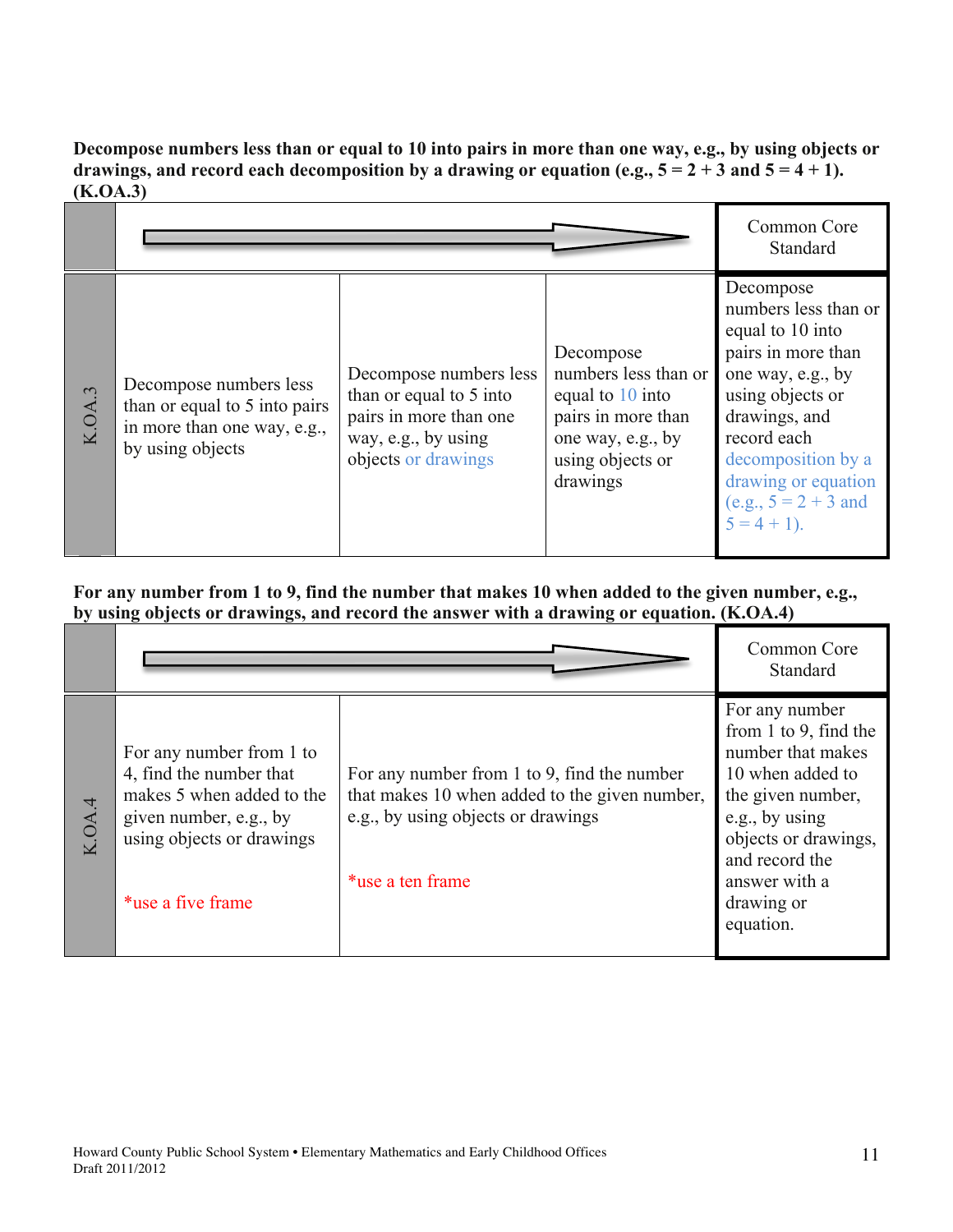**Solve addition and subtraction word problems, and add and subtract within 10, e.g., by using objects or drawings to represent the problem. (K.OA.2)**

|                                |                                                                              |                                                                                                                              |                                                                                                                                  | Common Core<br>Standard                                                                                                |
|--------------------------------|------------------------------------------------------------------------------|------------------------------------------------------------------------------------------------------------------------------|----------------------------------------------------------------------------------------------------------------------------------|------------------------------------------------------------------------------------------------------------------------|
| Problems)<br>K.OA.2<br>(Word P | Solve addition and<br>subtraction word problems<br>within 5 by using objects | Solve addition and<br>subtraction word<br>problems within 5 by<br>using objects AND<br>drawings to represent<br>the problem. | Solve addition and<br>subtraction word<br>problems within 10<br>by using objects<br>AND drawings to<br>represent the<br>problem. | Solve addition and<br>subtraction word<br>problems, and add<br>and subtract within<br>10, e.g., by using<br>objects OR |
| $K.OA.2$<br>(Computation)      | Add and subtract within 5<br>using objects                                   | Add and subtract within<br>5 using objects AND<br>drawings                                                                   | Add and subtract<br>within 10 using<br>objects AND<br>drawings                                                                   | drawings to<br>represent the<br>problem.<br>* Note relevance of<br><b>AND/OR</b>                                       |

# **Fluently add and subtract within 5. (K.OA.5)**

|          | Common Core<br>Standard                |
|----------|----------------------------------------|
| $\Omega$ | Fluently add and<br>subtract within 5. |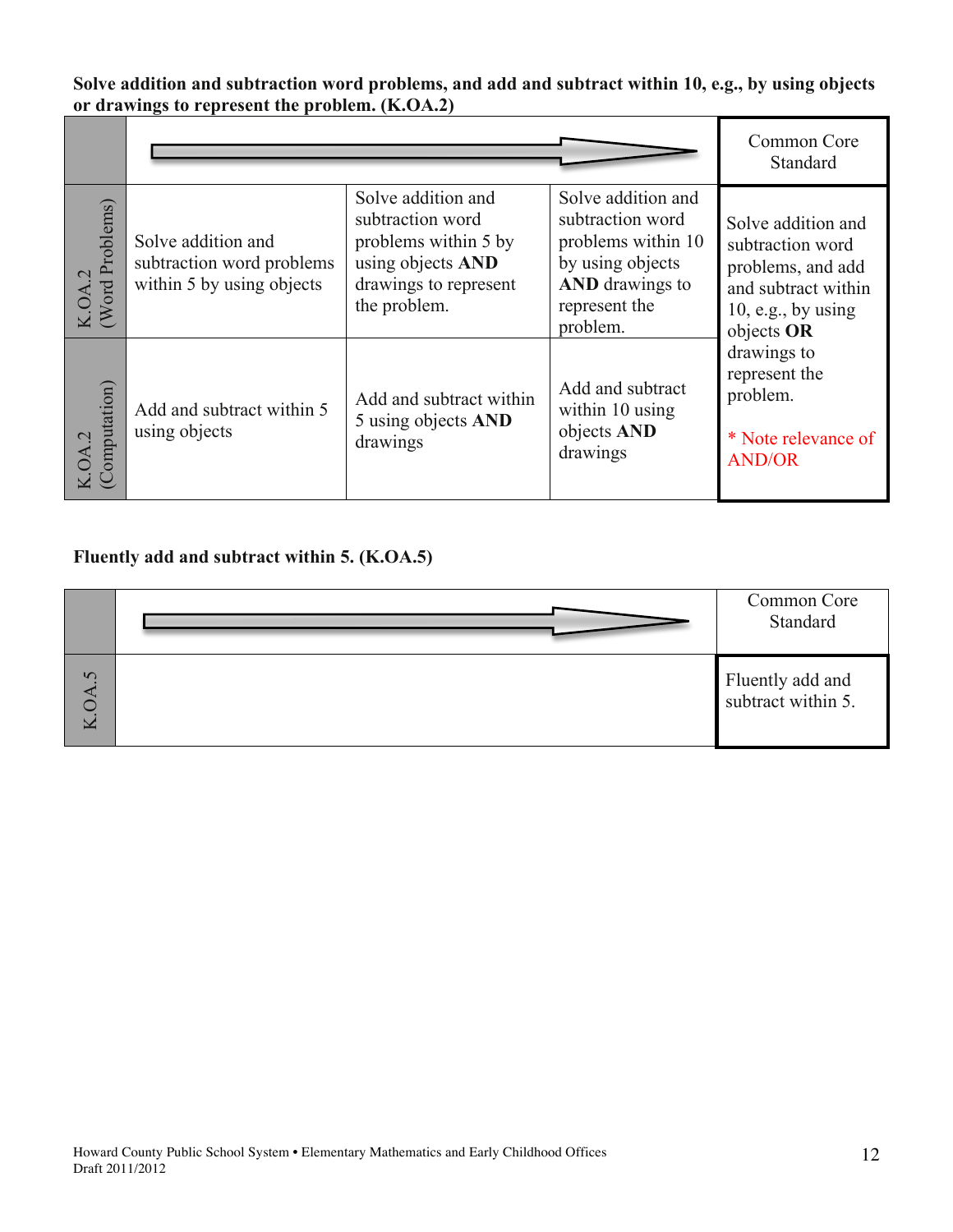**Compose and decompose numbers from 11 to 19 into ten ones and some further ones, e.g., by using objects or drawings, and record each composition or decomposition by a drawing or equation (e.g., 18 = 10 + 8); understand that these numbers are composed of ten ones and one, two, three, four, five, six, seven, eight, or nine ones. (K.NBT.1)**

|                                         |               |                                                                                                                                                                        |                                                                                                                                                                     | Common Core<br>Standard                                                                                                                                                                                                                                                                                                                                                                          |
|-----------------------------------------|---------------|------------------------------------------------------------------------------------------------------------------------------------------------------------------------|---------------------------------------------------------------------------------------------------------------------------------------------------------------------|--------------------------------------------------------------------------------------------------------------------------------------------------------------------------------------------------------------------------------------------------------------------------------------------------------------------------------------------------------------------------------------------------|
| (Composition / Decomposition)<br>K.NBT. | Compose to 10 | Compose 10 and some<br>more to 15 /<br>Decompose a number<br>to 15 as a ten and some<br>more<br>When counting objects,<br>organize into a group<br>of 10 and some more | Compose 10 and some<br>more to 19 / Decompose<br>a number to 19 as a ten<br>and some more<br>When counting objects,<br>organize into a group of<br>10 and some more | Compose and<br>decompose<br>numbers from 11 to<br>19 into ten ones and<br>some further ones,<br>e.g., by using<br>objects or drawings,<br>and record each<br>composition or<br>decomposition by a<br>drawing or equation<br>$(e.g., 18 = 10 + 8);$<br>understand that<br>these numbers are<br>composed of ten<br>ones and one, two,<br>three, four, five, six,<br>seven, eight, or nine<br>ones. |
| (Representations)<br>K.NBT.             |               | Compose/decompose<br>to using objects                                                                                                                                  | Compose/decompose to<br>using objects and/or<br>drawings                                                                                                            |                                                                                                                                                                                                                                                                                                                                                                                                  |

# **Compose simple shapes to form larger shapes. For example, "Can you join these two triangles with full sides touching to make a rectangle?" (K.G.6)**

|       |                                                                                                                          |                          | Common Core<br>Standard                                                                                                                                         |
|-------|--------------------------------------------------------------------------------------------------------------------------|--------------------------|-----------------------------------------------------------------------------------------------------------------------------------------------------------------|
| K.G.6 | ** Identify shapes as two-<br>dimensional (lying in a<br>plane, "flat" or three-<br>dimensional ("solid"). **<br>(K.G.3) | * Standard later in year | Compose simple<br>shapes to form<br>larger shapes. For<br>example, "Can you<br>join these two<br>triangles with full<br>sides touching to<br>make a rectangle?" |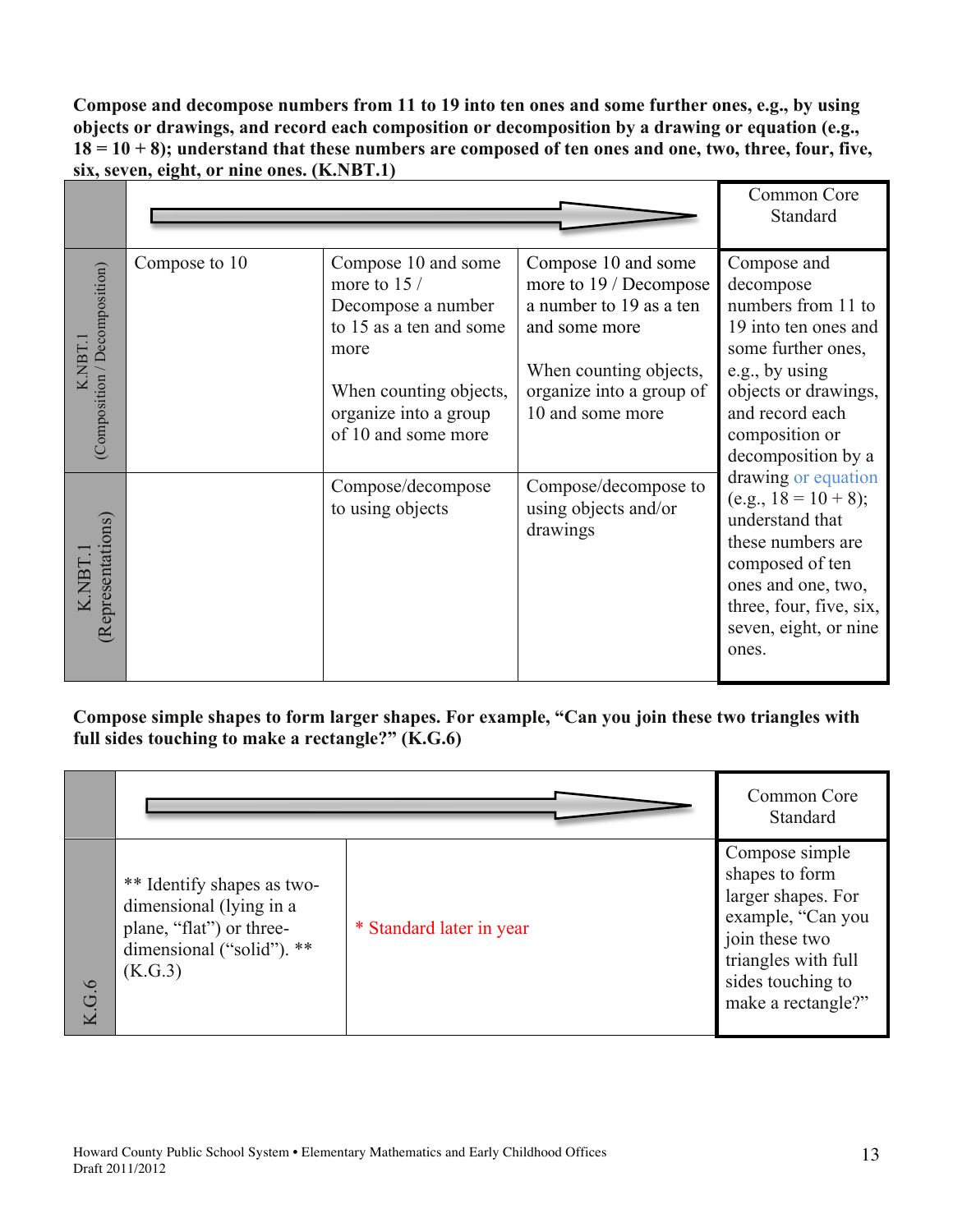# **Identify shapes as two-dimensional (lying in a plane, "flat") or three- dimensional ("solid"). (K.G.3)**

|          |                                                   |                                                 | Common Core<br>Standard                                                                                      |
|----------|---------------------------------------------------|-------------------------------------------------|--------------------------------------------------------------------------------------------------------------|
| G.3<br>K | Identify attributes of two-<br>dimensional shapes | Identify attributes of three-dimensional shapes | Identify shapes as<br>two-dimensional<br>(lying in a plane,<br>"flat") or three-<br>dimensional<br>("solid") |

**Analyze and compare two- and three-dimensional shapes, in different sizes and orientations, using informal language to describe their similarities, differences, parts (e.g., number of sides and vertices/"corners") and other attributes (e.g., having sides of equal length). (K.G.4)**

|       |                                                                                                                           |                                             | Common Core<br>Standard                                                                                                                                                                                                                                                                                                       |
|-------|---------------------------------------------------------------------------------------------------------------------------|---------------------------------------------|-------------------------------------------------------------------------------------------------------------------------------------------------------------------------------------------------------------------------------------------------------------------------------------------------------------------------------|
| K.G.4 | ** Identify shapes as two-<br>dimensional (lying in a<br>plane, "flat") or three-<br>dimensional ("solid"). **<br>(K.G.3) | Count sides / vertices and other attributes | Analyze and<br>compare two- and<br>three-dimensional<br>shapes, in different<br>sizes and<br>orientations, using<br>informal language<br>to describe their<br>similarities,<br>differences, parts<br>(e.g., number of<br>sides and<br>vertices/"corners")<br>and other attributes<br>(e.g., having sides<br>of equal length). |

### **Model shapes in the world by building shapes from components (e.g., sticks and clay balls) and drawing shapes. (K.G.5)**

|       |                                                                                                                   | Common Core<br>Standard                                                                                                          |
|-------|-------------------------------------------------------------------------------------------------------------------|----------------------------------------------------------------------------------------------------------------------------------|
| K.G.5 | ** Identify shapes as two-dimensional (lying in a plane, "flat") or three-<br>dimensional ("solid"). ** $(K.G.3)$ | Model shapes in the<br>world by building<br>shapes from<br>components (e.g.,<br>sticks and clay<br>balls) and drawing<br>shapes. |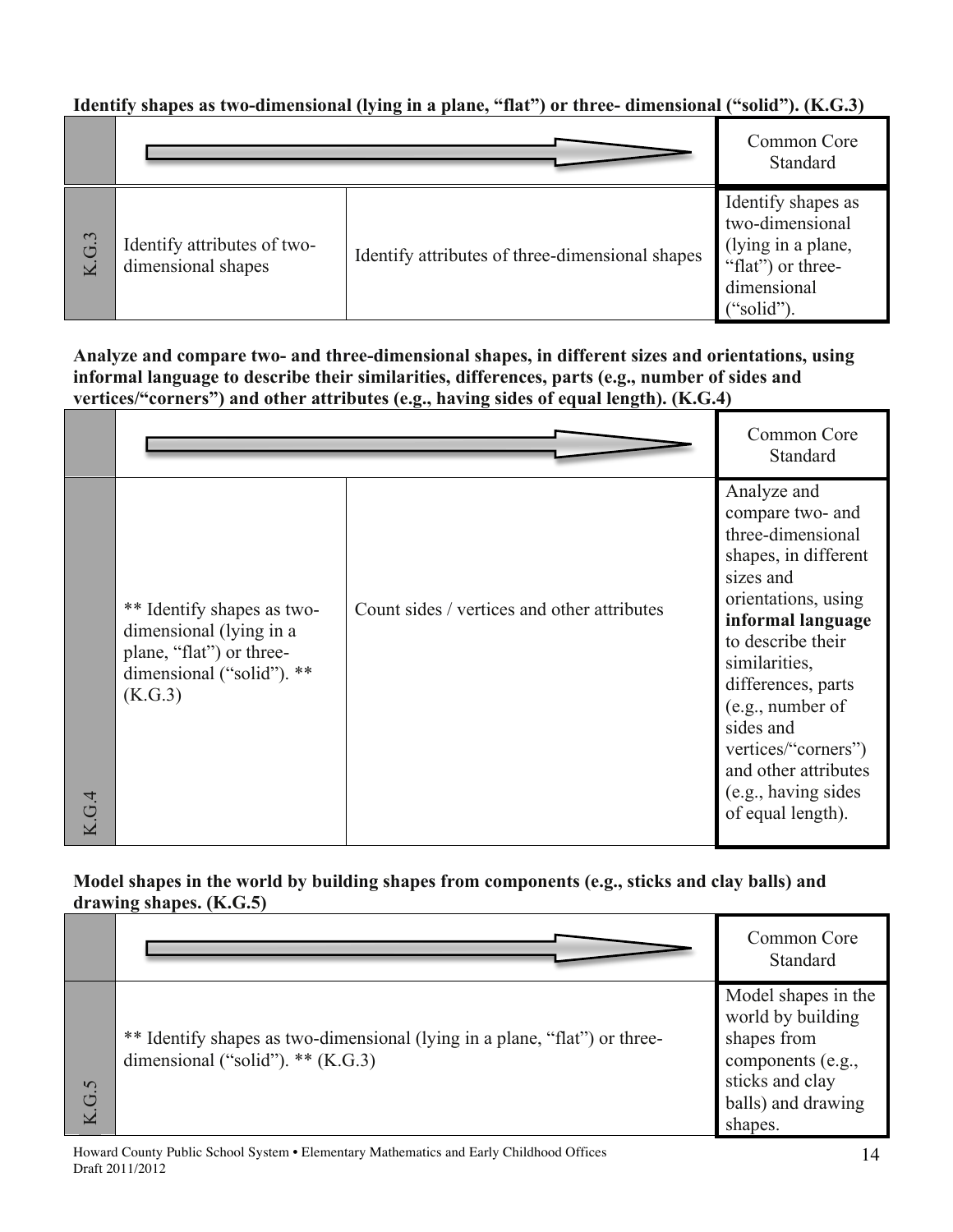### **QUARTER 4**

# **Count to 100 by ones and by tens (K.CC.1).**

|                                                 |                   |                                       |                                                                   | Common Core<br>Standard |
|-------------------------------------------------|-------------------|---------------------------------------|-------------------------------------------------------------------|-------------------------|
| $\overline{\phantom{0}}$<br>$\overline{C}$<br>K | Count to 20 by 1s | Count to 31 by 1s<br>(note: calendar) | Count to by $1s$<br>Count to 100 by 10s $\vert$ ones and by tens. | Count to 100 by         |

#### **Write numbers from 0 to 20. Represent a number of objects with a written numeral 0-20 (with 0 representing a count of no objects). (K.CC.3)**

|                     |                        |                                       | Common Core<br>Standard |
|---------------------|------------------------|---------------------------------------|-------------------------|
| $\mathbf{c}$<br>Ίte | Write digits $0 - 9$ . | Writing $10 - 20$ with some reversals | Write numbers 0 -<br>20 |

#### **Count forward beginning from a given number within the known sequence (instead of having to begin at 1) (K.CC.2)**

|             |                                                                                 |                                                                            |                                                                                         | Common Core<br>Standard                                              |
|-------------|---------------------------------------------------------------------------------|----------------------------------------------------------------------------|-----------------------------------------------------------------------------------------|----------------------------------------------------------------------|
| $\mathbf 2$ | Count within 20 by 1 starting<br>with any number <i>(comes after</i><br>K.CC.1) | Count within 31 by 1<br>starting with any<br>number (comes after<br>K.CC.I | Count within<br>$_{\rm by}$<br>1 starting with any<br>number (comes<br>after $K.C.C.1)$ | Count within<br>starting with any<br>number (comes<br>after $K.CC.1$ |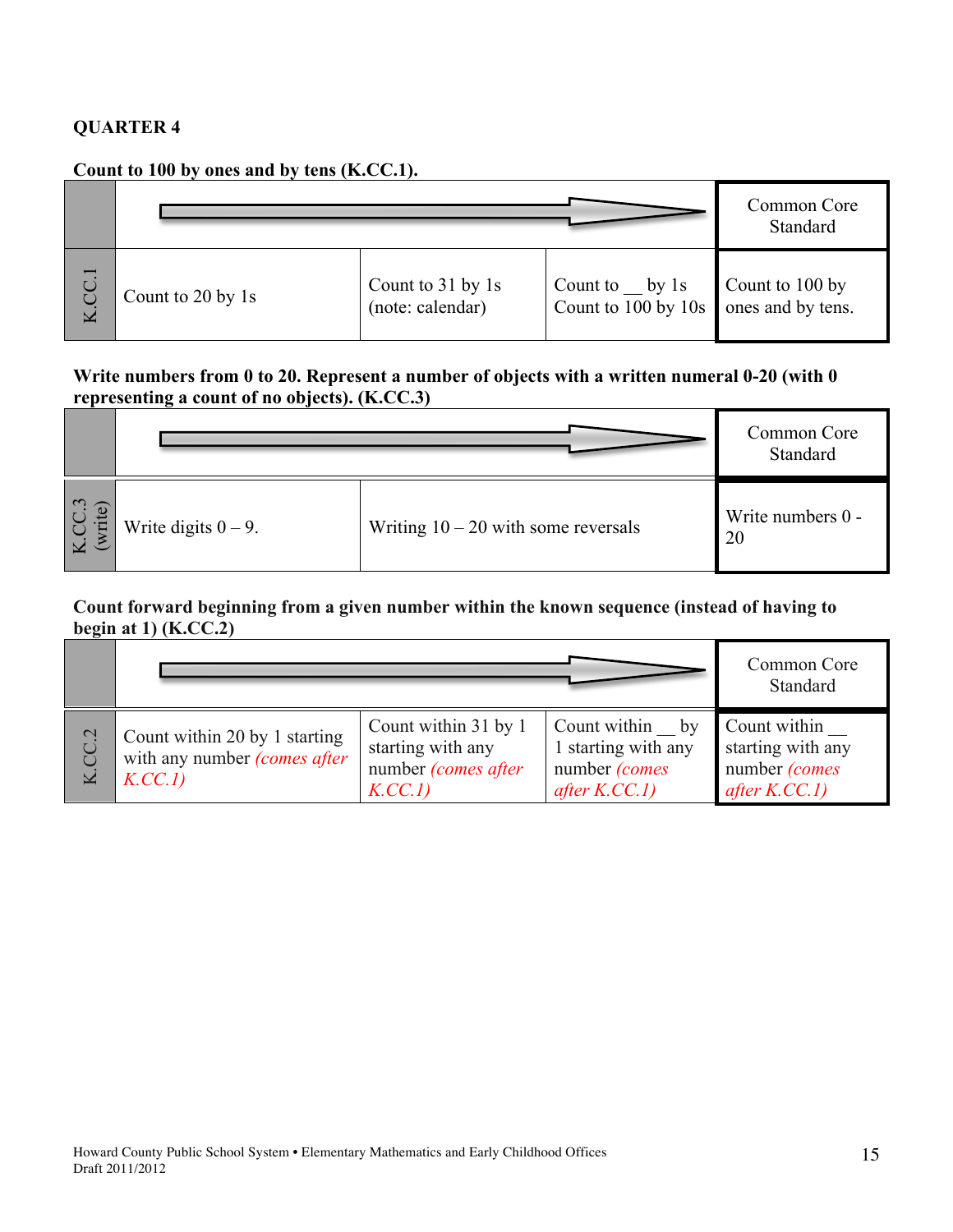**Represent addition and subtraction with objects, fingers, mental images, drawings, sounds (e.g., claps), acting out situations, verbal explanations, expressions, or equations. (K.OA.1)**

|               |                                                                                                                 |                                                                                                                                                                                   |                                                                                                                                                                                          | Common Core<br>Standard                                                                                                                                                                                                  |
|---------------|-----------------------------------------------------------------------------------------------------------------|-----------------------------------------------------------------------------------------------------------------------------------------------------------------------------------|------------------------------------------------------------------------------------------------------------------------------------------------------------------------------------------|--------------------------------------------------------------------------------------------------------------------------------------------------------------------------------------------------------------------------|
| <b>K.OA.1</b> | Represent addition and<br>subtraction with objects,<br>acting out situations, verbal<br>explanations (within 5) | Represent addition and<br>subtraction with objects,<br>fingers, mental images,<br>drawings, sounds (e.g.,<br>claps), acting out<br>situations, verbal<br>explanations, (within 5) | Represent addition<br>and subtraction with<br>objects, fingers,<br>mental images,<br>drawings, sounds<br>(e.g., claps), acting<br>out situations,<br>verbal explanations,<br>(within 10) | Represent addition<br>and subtraction with<br>objects, fingers,<br>mental images,<br>drawings, sounds<br>(e.g., claps), acting<br>out situations,<br>verbal explanations,<br>expressions, or<br>equations<br>(within 10) |

**Decompose numbers less than or equal to 10 into pairs in more than one way, e.g., by using objects or**  drawings, and record each decomposition by a drawing or equation (e.g.,  $5 = 2 + 3$  and  $5 = 4 + 1$ ). **(K.OA.3)**

|        |                                                                                                            |                                                                                                                           |                                                                                                                                  | Common Core<br>Standard                                                                                                                                                                                                                        |
|--------|------------------------------------------------------------------------------------------------------------|---------------------------------------------------------------------------------------------------------------------------|----------------------------------------------------------------------------------------------------------------------------------|------------------------------------------------------------------------------------------------------------------------------------------------------------------------------------------------------------------------------------------------|
| K.OA.3 | Decompose numbers less<br>than or equal to 5 into pairs<br>in more than one way, e.g.,<br>by using objects | Decompose numbers less<br>than or equal to 5 into<br>pairs in more than one<br>way, e.g., by using<br>objects or drawings | Decompose<br>numbers less than or<br>equal to 10 into<br>pairs in more than<br>one way, e.g., by<br>using objects or<br>drawings | Decompose<br>numbers less than or<br>equal to 10 into<br>pairs in more than<br>one way, e.g., by<br>using objects or<br>drawings, and<br>record each<br>decomposition by a<br>drawing or equation<br>$(e.g., 5 = 2 + 3 and)$<br>$5 = 4 + 1$ ). |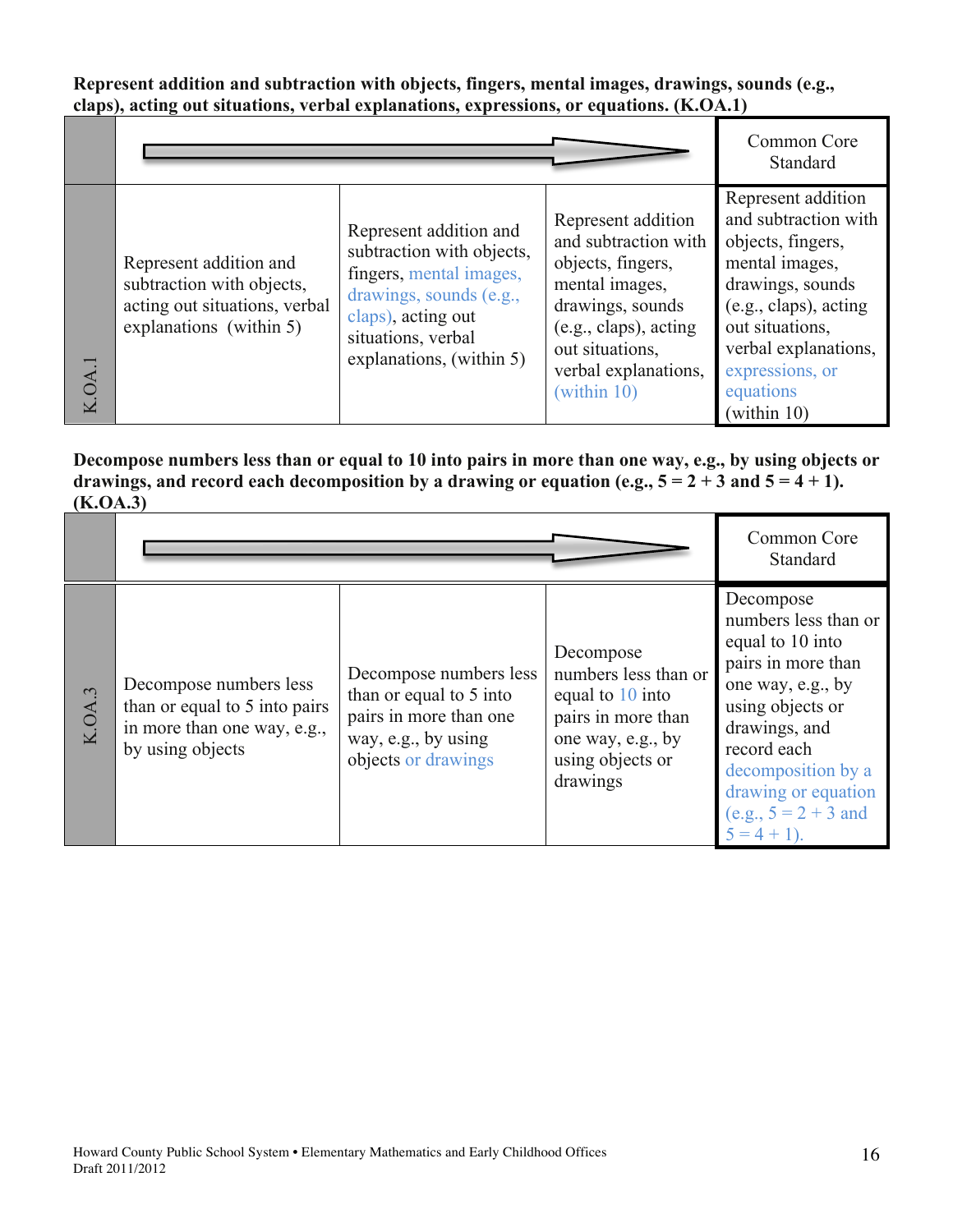**For any number from 1 to 9, find the number that makes 10 when added to the given number, e.g., by using objects or drawings, and record the answer with a drawing or equation. (K.OA.4)**

|        |                                                                                                                                                              |                                                                                                                                                        | Common Core<br>Standard                                                                                                                                                                                       |
|--------|--------------------------------------------------------------------------------------------------------------------------------------------------------------|--------------------------------------------------------------------------------------------------------------------------------------------------------|---------------------------------------------------------------------------------------------------------------------------------------------------------------------------------------------------------------|
| K.OA.4 | For any number from 1 to<br>4, find the number that<br>makes 5 when added to the<br>given number, e.g., by<br>using objects or drawings<br>*use a five frame | For any number from 1 to 9, find the number<br>that makes 10 when added to the given number,<br>e.g., by using objects or drawings<br>*use a ten frame | For any number<br>from 1 to 9, find the<br>number that makes<br>10 when added to<br>the given number,<br>e.g., by using<br>objects or drawings,<br>and record the<br>answer with a<br>drawing or<br>equation. |

### **Solve addition and subtraction word problems, and add and subtract within 10, e.g., by using objects or drawings to represent the problem. (K.OA.2)**

|                                            |                                                                              |                                                                                                                              |                                                                                                                                         | Common Core<br>Standard                                                                                                |
|--------------------------------------------|------------------------------------------------------------------------------|------------------------------------------------------------------------------------------------------------------------------|-----------------------------------------------------------------------------------------------------------------------------------------|------------------------------------------------------------------------------------------------------------------------|
| Problems)<br>$\dot{\mathcal{L}}$<br>K.OA.2 | Solve addition and<br>subtraction word problems<br>within 5 by using objects | Solve addition and<br>subtraction word<br>problems within 5 by<br>using objects AND<br>drawings to represent<br>the problem. | Solve addition and<br>subtraction word<br>problems within 10<br>by using objects<br><b>AND</b> drawings to<br>represent the<br>problem. | Solve addition and<br>subtraction word<br>problems, and add<br>and subtract within<br>10, e.g., by using<br>objects OR |
| omputation)                                | Add and subtract within 5<br>using objects                                   | Add and subtract within<br>5 using objects AND<br>drawings                                                                   | Add and subtract<br>within 10 using<br>objects AND<br>drawings                                                                          | drawings to<br>represent the<br>problem.<br>* Note relevance of<br><b>AND/OR</b>                                       |

### **Fluently add and subtract within 5. (K.OA.5)**

|               | Common Core<br>Standard                |
|---------------|----------------------------------------|
| $\Omega$<br>K | Fluently add and<br>subtract within 5. |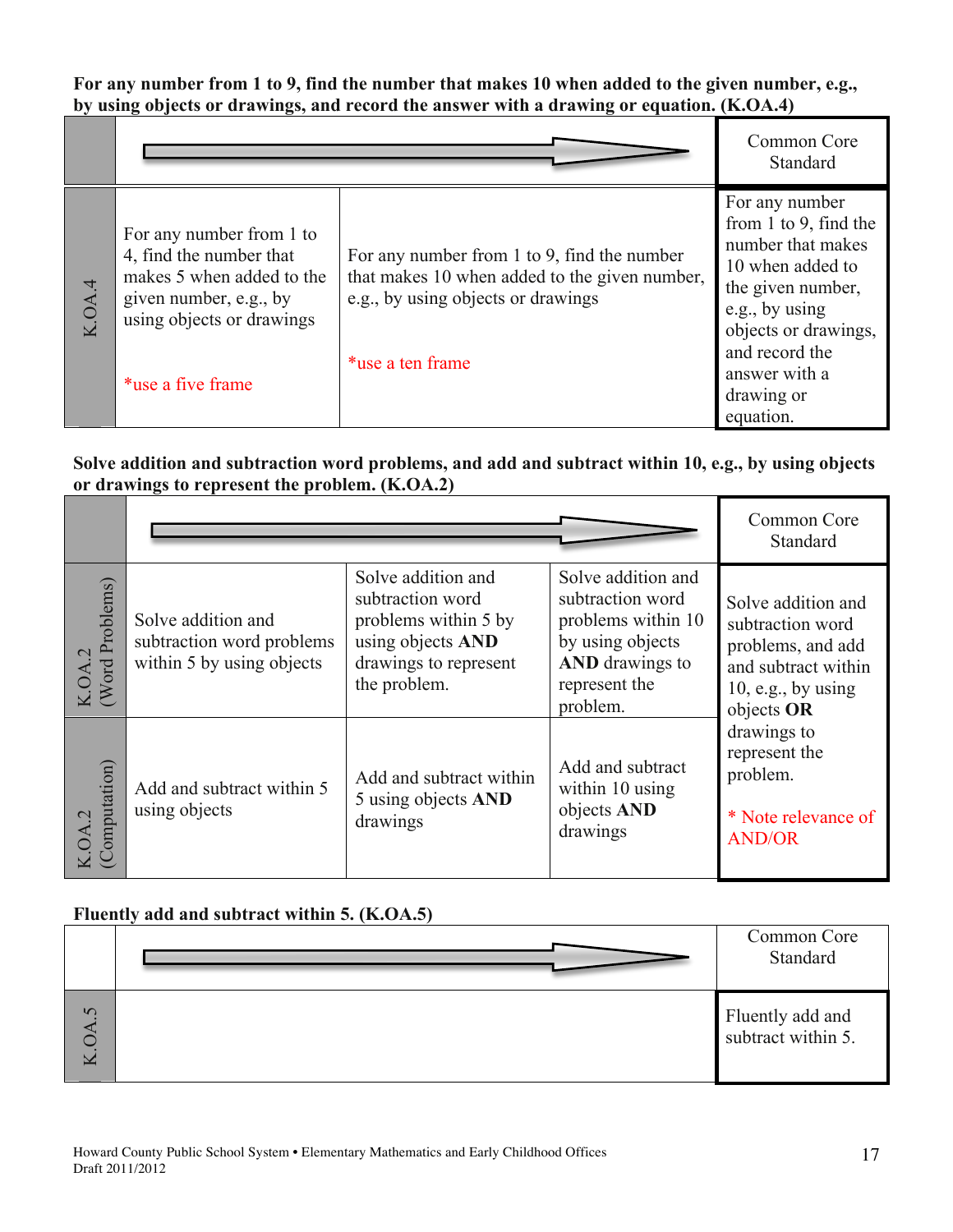**Compose and decompose numbers from 11 to 19 into ten ones and some further ones, e.g., by using objects or drawings, and record each composition or decomposition by a drawing or equation (e.g., 18 = 10 + 8); understand that these numbers are composed of ten ones and one, two, three, four, five, six, seven, eight, or nine ones. K.NBT.1)**

|                                               |               |                                                                                                                                                                         |                                                                                                                                                                     | Common Core<br>Standard                                                                                                                                                                                                                                                                    |
|-----------------------------------------------|---------------|-------------------------------------------------------------------------------------------------------------------------------------------------------------------------|---------------------------------------------------------------------------------------------------------------------------------------------------------------------|--------------------------------------------------------------------------------------------------------------------------------------------------------------------------------------------------------------------------------------------------------------------------------------------|
| Decomposition)<br><b>NBT.1</b><br>Composition | Compose to 10 | Compose 10 and some<br>more to $15/$<br>Decompose a number<br>to 15 as a ten and some<br>more<br>When counting objects,<br>organize into a group<br>of 10 and some more | Compose 10 and some<br>more to 19 / Decompose<br>a number to 19 as a ten<br>and some more<br>When counting objects,<br>organize into a group of<br>10 and some more | Compose and<br>decompose<br>numbers from 11 to<br>19 into ten ones and<br>some further ones,<br>e.g., by using<br>objects or drawings,<br>and record each<br>composition or<br>decomposition by a<br>drawing or equation<br>$(e.g., 18 = 10 + 8);$<br>understand that<br>these numbers are |
| Representations)<br>K.NBT.                    |               | Compose/decompose<br>to using objects                                                                                                                                   | Compose/decompose to<br>using objects and/or<br>drawings                                                                                                            | composed of ten<br>ones and one, two,<br>three, four, five, six,<br>seven, eight, or nine<br>ones.                                                                                                                                                                                         |

# **Compose simple shapes to form larger shapes. For example, "Can you join these two triangles with full sides touching to make a rectangle?" (K.G.6)**

|         |                                                                                                                   | Common Core<br>Standard                                                                                                                                         |
|---------|-------------------------------------------------------------------------------------------------------------------|-----------------------------------------------------------------------------------------------------------------------------------------------------------------|
| $\circ$ | ** Identify shapes as two-dimensional (lying in a plane, "flat") or three-<br>dimensional ("solid"). $**$ (K.G.3) | Compose simple<br>shapes to form<br>larger shapes. For<br>example, "Can you<br>join these two<br>triangles with full<br>sides touching to<br>make a rectangle?" |